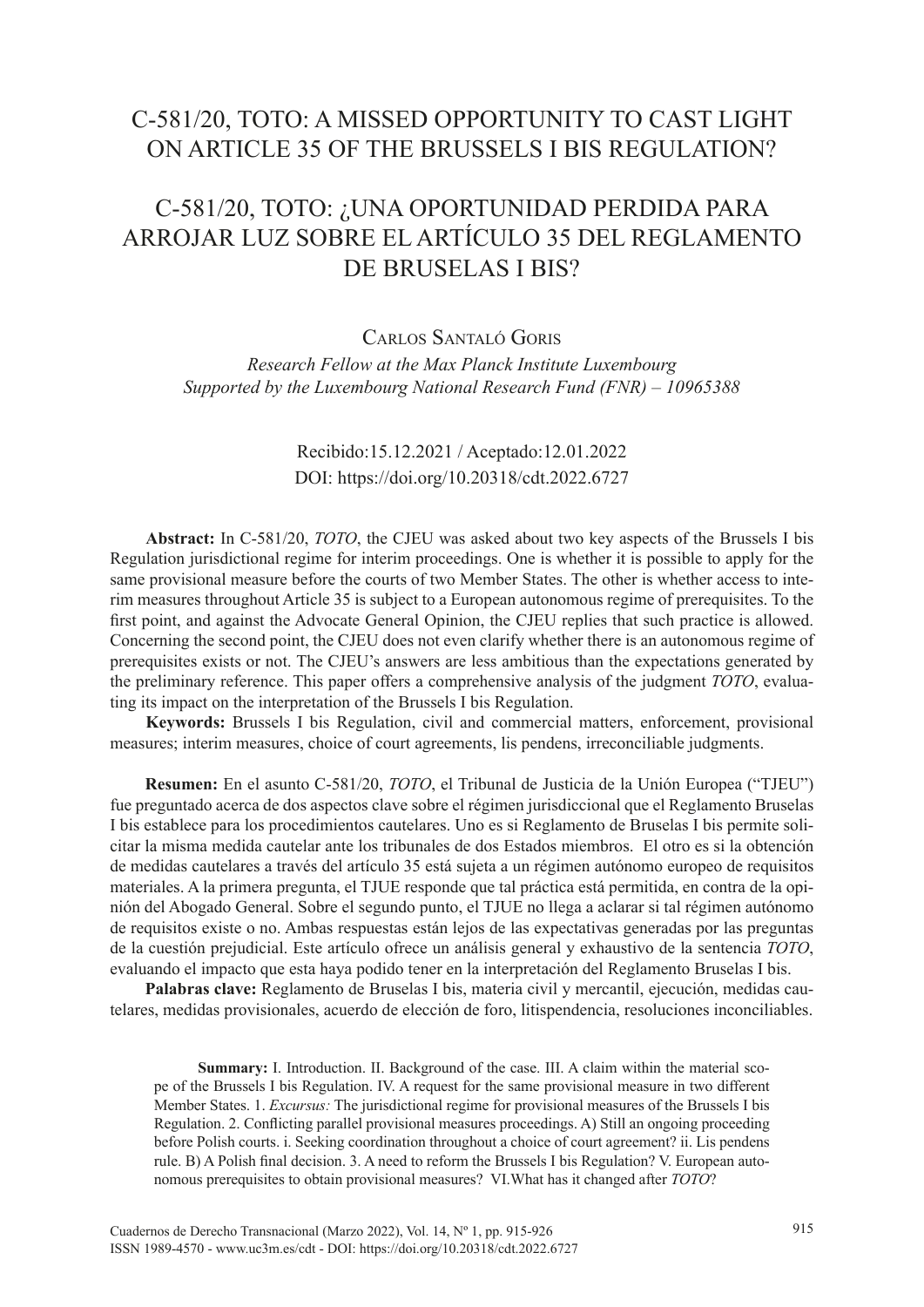# **I. Introduction**

**1.** Under the Brussels I bis Regulation,<sup>1</sup> claimants can apply for provisional measures before the court with jurisdiction on the merits, but also before other courts that do not have it.<sup>2</sup> This is the so-called double-track jurisdictional system for provisional measures,<sup>3</sup> and its backbone is contained in Article 35. In C-581/20, TOTO,<sup>4</sup> the Court of Justice of the European Union ("CJEU") faced two fundamental inquiries surrounding the jurisdictional regime for provisional measures. One is whether the Brussels I bis Regulation permits the request for the same provisional measure before the courts of two Member States. The second is if there is a European autonomous set of prerequisites to obtain provisional measures under Article 35. Besides those questions, the CJEU was also asked whether the dispute falls within the material scope of the Brussels I bis Regulation. This case note aims to provide a critical analysis of the CJEU's answers in *TOTO*, assessing the relevance that this judgment has on the interpretation of the Brussels I bis Regulation.

# **II. Background of the case**

**2.** The preliminary reference in TOTO originated in a contractual dispute between a consortium of two Italian companies, TOTO SpA - Costruzioni Generali and Vianini Lavori SpA ("Italian Undertakings"); and the Polish General Director for Highways. Italian Undertakings and the Polish General Director for Highways had signed a contract for the construction of an expressway in Poland.<sup>5</sup> The performance of the contract was secured by a guarantee provided by a Bulgarian insurance company, Euroins AD.<sup>6</sup> Upon some disagreements on the performance of the contract,<sup>7</sup> Italian Undertakings requested provisional measures before the Regional Court of Warsaw (*Sąd Okręgowy w Warszawie*).8 They sought, among other things, an injunction restraining the Polish General Director for Highways from using the Bulgarian guarantee of the contract. However, the Polish court refused to grant this interim measure because it considered that the *fumus boni iuris* requisite had not been satisfied.<sup>9</sup> Parallel to those proceedings in Poland, Italian Undertakings applied for a similar provisional measure in Bulgaria. The first Bulgarian court that received this request, the District Court of Sofia (*Sofiyski gradski sad*), rejected it.10 However, Italian Undertakings were able to obtain the provisional measure on appeal.11 The Polish General Director for Highways brought an appeal in cassation against the decision authorizing the provisional measure before the Bulgarian Supreme Court (*Varhoven kasatsionen sad*),<sup>12</sup> which decided to submit the following questions to the CJEU:

- 1. *Is Article 1 of [Regulation No 1215/12] to be interpreted as meaning that a case such as that described in this order for reference must be regarded in whole or in part as a civil or commercial matter within the meaning of Article 1(1) of that regulation?*
- 2. After the right to make an application for provisional/protective measures has been exercised and the court having jurisdiction as to the substance of the matter has already ruled on that

<sup>&</sup>lt;sup>1</sup> Regulation (EU) No 1215/2012 of the European Parliament and of the Council of 12 December 2012 on jurisdiction and the recognition and enforcement of judgments in civil and commercial matters, OJ L 351, 20.12.2012, p. 1–32.

<sup>2</sup> Opinion AG Rantos in C 581/20, *TOTO*, ECLI:EU:C:2021:726, para. 31.

<sup>&</sup>lt;sup>3</sup> On the expression double-track jurisdictional system: On the expression "double track system": C. Honorati, "Provisional Measures and the Recast of Brussels I Regulation: A Missed Opportunity for a Better Ruling", Rivista di diritto internazionale privato e processuale, 2011, p. 526

<sup>4</sup> CJEU, 6 October 2021, C-581/20, *TOTO*, ECLI:EU:C:2021:808. 5 CJEU, 6 October 2021, C-581/20, *TOTO*, ECLI:EU:C:2021:808, para. 13.

<sup>6</sup> CJEU, 6 October 2021, C-581/20, *TOTO*, ECLI:EU:C:2021:808, para. 14.

<sup>7</sup> CJEU, 6 October 2021, C-581/20, *TOTO*, ECLI:EU:C:2021:808, para. 16.

<sup>8</sup> CJEU, 6 October 2021, C-581/20, *TOTO*, ECLI:EU:C:2021:808, para. 16.<br>
9 CJEU, 6 October 2021, C-581/20, *TOTO*, ECLI:EU:C:2021:808, para. 18.<br>
<sup>10</sup> CJEU, 6 October 2021, C-581/20, *TOTO*, ECLI:EU:C:2021:808, paras. 19.

<sup>11</sup> CJEU, 6 October 2021, C-581/20, *TOTO*, ECLI:EU:C:2021:808, para. 20.

<sup>12</sup> CJEU, 6 October 2021, C-581/20, *TOTO*, ECLI:EU:C:2021:808, para. 26.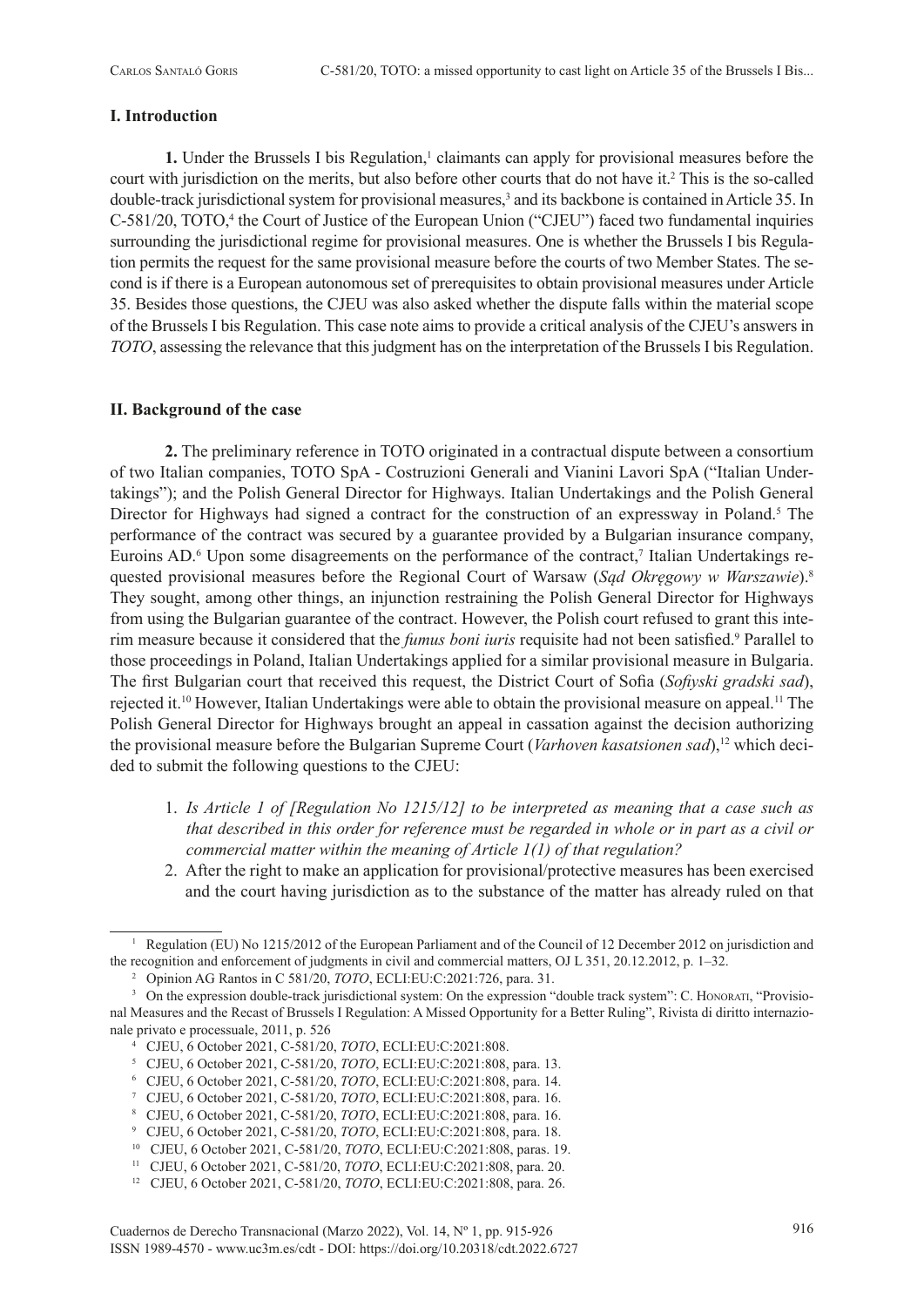application, is the court seised of an application for interim relief on the same basis and under Article 35 of [Regulation No 1215/12] to be regarded as not having jurisdiction from the point at which evidence is produced that the court having jurisdiction as to the substance of the matter has given a ruling on that application?

3. If *it follows from the answers to the first two questions referred that the court seised of an application under Article 35 of [Regulation No 1215/12] has jurisdiction, must the conditions for the ordering of protective measures under Article 35 of [Regulation No 1215/12] be interpreted independently? Should a provision which does not allow a protective measure to be ordered against a public body in a case such as the present one be disapplied?*

### **III. A claim within the material scope of the Brussels I bis Regulation?**

**3.** The Brussels I bis Regulation only applies to "civil and commercial matters".13 Furthermore, the Regulation expressly excludes from its scope of application "the liability of the State for acts and omissions in the exercise of State authority (*acta iure imperii*)".14 In *TOTO*, there were well-founded reasons to question whether the dispute fell within the material scope of the Brussels I bis Regulation. One of the parties, the Polish Public Treasury, is a State entity, and the subject matter of the contract was building a public expressway. Furthermore, Bulgarian law expressly prohibits issuing interim measures against the State or public entities.15 Therefore, it was no wonder that the Bulgarian court asked the CJEU if the Brussels I bis Regulation was applicable or not.

**4.** To determine whether there was an act of *iure imperii* in TOTO, first the CJEU examined "the nature of the legal relationships between the parties to the action or the subject matter of the action".<sup>16</sup> The contract was assigned to the Italian Undertakings through a public procurement launched by the Polish General Director for Highways;<sup>17</sup> and the subject matter of the contract, building a expressway, was a public purpose.18 In the CJEU's view, none of these elements "entail the exercise of any powers falling outside the scope of the ordinary legal rules applicable to relationships between private individuals".19

**5.** The second factor taken into consideration by the CJEU were "the detailed rules governing the bringing of the action".20 The action for an interim measure was based on ordinary Bulgarian law, and for the CJEU, another sign of a non-exercise of public powers.<sup>21</sup> Even if Bulgarian law prohibits the adoption of interim measures against public entities, that did "not undermine the civil and commercial nature of an action such as that in the main proceedings, within the meaning of Article 1(1) of Regulation No 1215/2012".22 In this regard, the CJEU stated that the privilege of immunity that Bulgarian law might give is not "an obstacle for the application of Regulation No 1215/2012".<sup>23</sup> Upon examining all these factors, the CJEU concluded that the dispute fell within the material scope of the Brussels I bis Regulation.<sup>24</sup>

<sup>&</sup>lt;sup>13</sup> Art.  $1(1)$  Brussels I bis Regulation.<br><sup>14</sup> This reference was introduced in the Brussels I bis Regulation upon the request of German delegation: Comments from the delegation of Germany (18101/10 JUSTCIV 239 CODEC 1587, 9474/11 ADD 7 REV 1, p. 3). It meant a codification of what the CJEU had stated in *Lechouritou*: CJEU, 15 February 2007, C-292/05, *Lechouritou,* ECLI:EU:C:2007:102.

<sup>&</sup>lt;sup>16</sup> CJEU, 6 October 2021, C-581/20, *TOTO*, ECLI:EU:C:2021:808, para. 36.

<sup>17</sup> CJEU, 6 October 2021, C-581/20, *TOTO*, ECLI:EU:C:2021:808, para. 41.

<sup>18</sup> CJEU, 6 October 2021, C-581/20, *TOTO*, ECLI:EU:C:2021:808, para. 39.

<sup>19</sup> CJEU, 6 October 2021, C-581/20, *TOTO*, ECLI:EU:C:2021:808, para. 39. 20 CJEU, 6 October 2021, C-581/20, *TOTO*, ECLI:EU:C:2021:808, para. 36.

<sup>21</sup> CJEU, 6 October 2021, C-581/20, *TOTO*, ECLI:EU:C:2021:808, para. 42.

<sup>22</sup> CJEU, 6 October 2021, C-581/20, *TOTO*, ECLI:EU:C:2021:808, para. 44.

<sup>23</sup> CJEU, 6 October 2021, C-581/20, *TOTO*, ECLI:EU:C:2021:808, para. 45.

<sup>24</sup> CJEU, 6 October 2021, C-581/20, *TOTO*, ECLI:EU:C:2021:808, para. 46.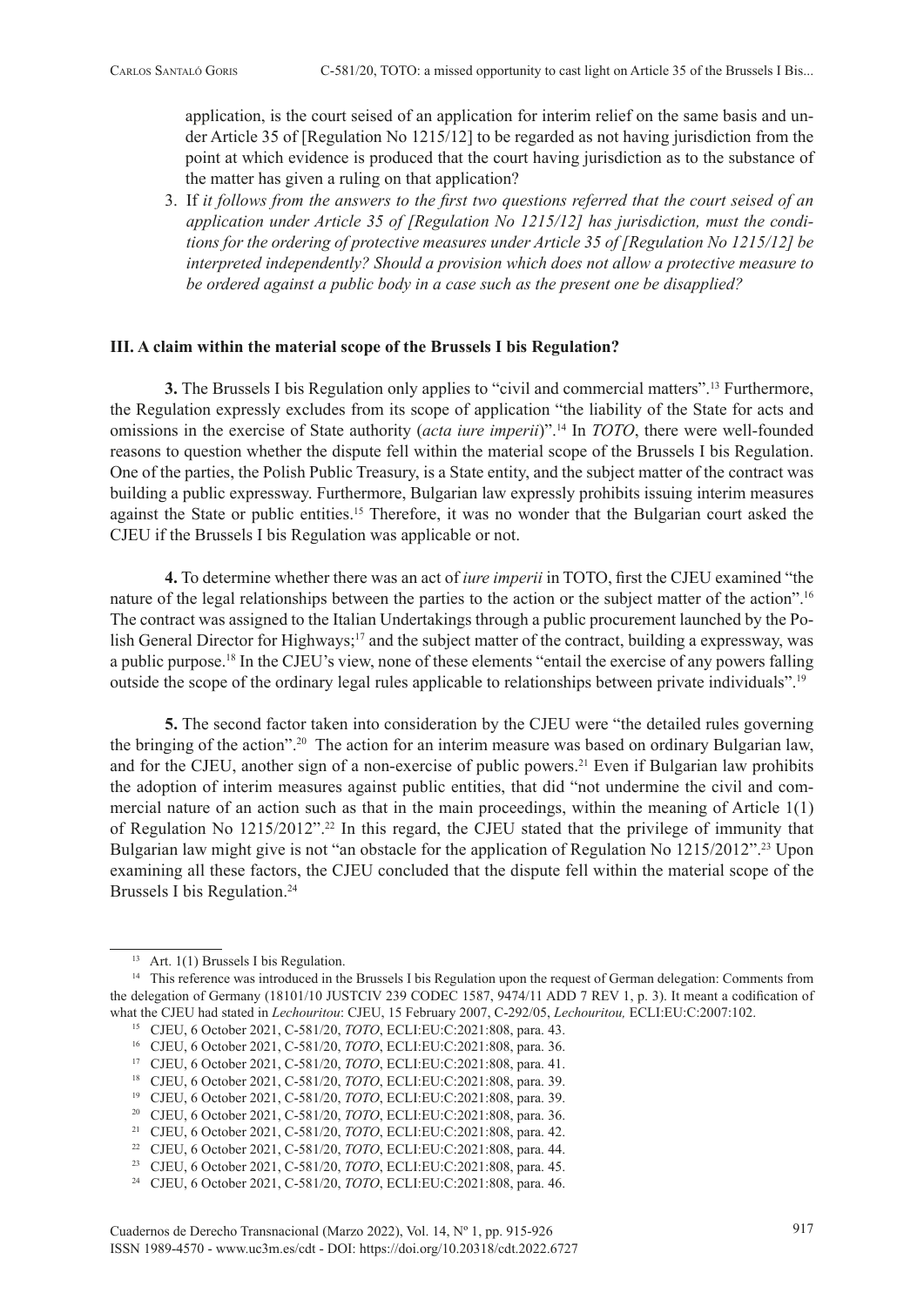**6.** In *TOTO*, the CJEU reproduces the criteria employed in previous judgments to determine if the acts of a public authority are of an *iure gestionis* or *iure imperii* nature.25 The two first elements that the CJEU took into consideration correspond to the classic test that is used to determine if a dispute falls within the material scope of application of the Brussels I bis Regulation.<sup>26</sup> This is a test that might not be entirely clear, and, as AG Øe once stated, the CJUE has not always followed "a consistent distinction between 'the legal relationship between the parties', the 'basis of the action brought' and 'the subject matter of the dispute"<sup>27</sup> However, *TOTO* does not contribute to making the test clearer. Concerning the State immunity that public bodies might enjoy under domestic or international law, the CJEU had already previously held that it "does not preclude the application of Regulation No 1215/2012".28

#### **IV. A request for the same provisional measure in two different Member States**

### **1.** *Excursus***: The jurisdictional regime for provisional measures of the Brussels I bis Regulation**

**7.** Before addressing the CJEU's answer to the second question, it is convenient to provide a comprehensive and concise overview of the jurisdictional regime for provisional measures of the Brussels I bis Regulation. As mentioned in the introduction, the Brussels I bis Regulation contains a doubletrack jurisdictional system for provisional measures.<sup>29</sup>

**8.** Claimants may apply for interim measures before the courts with jurisdiction as to the substance of the matter.30 Provisional measures granted by these courts are the only ones that can be recognized and enforced in other Member States.31 Nonetheless, if the measures were granted *inaudita altera parte* they would have to be served on the defendant before requesting their enforcement in other Member States.<sup>32</sup> Otherwise, the judgment containing the provisional measure would not qualify as a judgment for the purpose of the rules on recognition and enforcement of the Brussels I bis Regulation.33

**9.** Besides, Article 35 establishes that courts other than those having jurisdiction on the merits may also grant provisional measures.34 This article does not establish an autonomous head of jurisdic-

<sup>&</sup>lt;sup>25</sup> In this sense: G. VAN CALSTER, "Drawing somewhat blank. The CJEU in Toto", available at: [https://gavclaw.com/2021/10/07/](https://gavclaw.com/2021/10/07/drawing-somewhat-blank-the-cjeu-in-toto/)<br>drawing-somewhat-blank-the-cjeu-in-toto/ (accessed on 15 November 2021).

<sup>&</sup>lt;sup>26</sup> CJEU, 3 September 2020, C-186/19, Supreme Site Services, ECLI:EU:C:2020:638,<br><sup>27</sup> Opinion AG Øe in C-186/19, Supreme Site Services, ECLI:EU:C:2020:252, para. 84.<br><sup>28</sup> CJEU, 7 May 2020, C-641/18, *Rina*, EU:C:2020:349, Services, ECLI:EU:C:2020:638, para. 60.<br><sup>29</sup> CJEU, 9 September 2021, Opinion AG Rantos in C 581/20, TOTO, ECLI:EU:C:2021:726, para. 31.<br><sup>30</sup> CJEU, 17 November 1998, C-391/95, *Van Uden*, ECLI:EU:C:1998:543, para. 40. The C

Brussels I bis Regulation contained a specific provision acknowledging that courts with jurisdiction on the substance of the matter could also grant provisional measures: Art. 35 COM/2010/0748 final. However, it was removed from the final text of the Brussels I bis Regulation because some Member States considered it unnecessary: Comments from the delegation of Germany, 18101/10 JUSTCIV 239 CODEC 1587, 9474/11 ADD 7 REV 1, p. 20; and Comments from the delegation of Slovakia, 18101/10 JUSTCIV 239 CODEC 1587, 9474/11 ADD 1, p. 6.

<sup>&</sup>lt;sup>31</sup> Art. 2(a) Brussels I *bis* Regulation.<br><sup>32</sup> Art. 2(a) Brussels I bis Regulation.

<sup>&</sup>lt;sup>33</sup> However, following Recital 33 of the Preamble, claimants could rely on the national law of the Member State to obtain recognition and enforcement of provisional measures granted *inaudita altera parte*: J. F. vAN DROOGHENBROECK AND C. DE BOE, "Les mesures provisoires et conservatoires dans le refonte du Règlement Bruxelles I bis" in E. GUINCHARD (ed.), *Le nouveau règlement Bruxelles I bis. Règlement n° 1215/2012 du 12 décembre 2012 concernant la compétence judiciaire, la reconnaissance et l'exécution des décisions en matière civile et commerciale*, Emile Bruylant, 2014, pp. 201 - 202.

<sup>&</sup>lt;sup>34</sup> The existence of this second jurisdictional forum is not an innovation of the Brussels system. Before the 1968 Brussels Convention, there were some bilateral treaties which included similar provisions. See, among others: Article 9 of the Convention between Belgium and France on Jurisdiction and the Validity and Enforcement of Judgments, Arbitration Awards and Authentic Instruments, signed at Paris on 8 July 1899; Article 32 of the Convention between France and Italy on the Enforcement of Judgments in Civil and Commercial Matters, signed at Rome on 3 June 1930; or Article 15(2) of the Convention between Germany and Belgium on the Mutual Recognition and Enforcement of Judgments, Arbitration Awards and Authentic Instruments in Civil and Commercial Matters, signed at Bonn on 30 June 1958.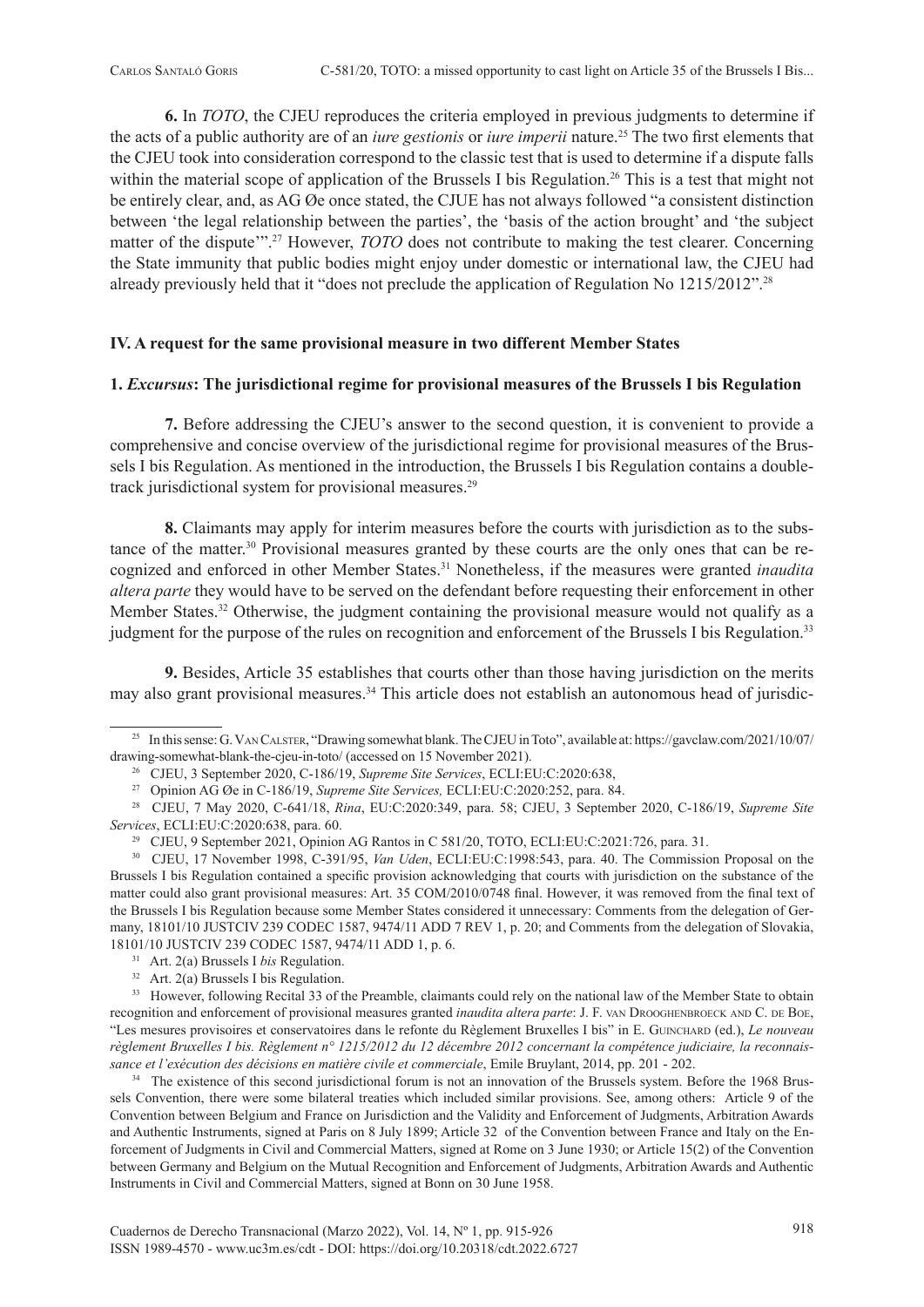tion.35 It rather contains a reference to the domestic jurisdictional rules of the Member States.36 However, this reliance on the national jurisdictional systems is not unconditional. Under the 1968 Brussels Convention, the CJEU rendered several judgments establishing certain limits to provisional measures before the courts that do not have jurisdiction on the merits. In Supreme Site Services, the CJEU determined that this case law remains applicable to Article 35.37 The first boundary is that provisional measures have to fit within the autonomous notion of "provisional, including protective measures" as elaborated by the CJEU. According to this definition, "provisional, including protective, measures" are those "measures which, in matters within the scope of the Convention, are intended to preserve a factual or legal situation so as to safeguard rights the recognition of which is sought elsewhere from the court having jurisdiction as to the substance of the matter".38 Secondly, there has to be a "real connecting link" between the provisional measures and the Member State where the measures are sought.<sup>39</sup> The "real connecting" link" is established when the provisional measure is enforced in the same Member State where it was requested.40 This is not a major issue. As already mentioned, only provisional measures granted by the courts with jurisdiction on the merits can freely circulate from one Member State to another.<sup>41</sup>

#### **2. Conflicting parallel provisional measures proceedings**

**10.** The existence of the double-track jurisdictional system permitted in *TOTO* the existence of parallel interim measures proceedings in Poland and Bulgaria. In general terms, what the Bulgarian Supreme Court wonders is whether it is possible to rely on both jurisdictions to apply for the same provisional measure.

**11.** Before *TOTO*, the CJEU had only dealt with one case involving a request for the same provisional measure in two Member States, namely C-80/00, *Italian Leather*. 42 On that occasion, a claimant had unsuccessfully applied for a provisional measure in Germany before the Regional Court of Koblenz (*Landgericht Koblenz*).<sup>43</sup> Upon the rejection in Germany, the claimant was able to obtain the same interim measure in Italy,<sup>44</sup> subsequently requesting its recognition and enforcement in Germany.<sup>45</sup> At that stage, the German Federal Supreme Court (*Bundesgerichtshof*) asked the CJUE whether recognition of the Italian judgment could be denied based on Article 27(3) of the 1968 Brussels Convention (now Article  $45(1)(c)$ .<sup>46</sup> This provision indicated that "a judgment shall not be recognized if the judgment is irreconcilable with a judgment given in a dispute between the same parties in the State in which recog-

<sup>35</sup> Differently: F. Gascón Inchausti, "Artículo 35" in P. Blanco-Morales Limones, F.F. Garau Sobrino, M.L. Lorenzo Guillén, F.J. Monteiro Muriel (eds.), *Comentario al Reglamento (UE) no. 1215-2012 relativo a la competencia judicial, el reconocimiento y la ejecución de resoluciones judiciales en materia civil y mercantil: Reglamento Bruselas I refundido*, Aranzadi, 2016, pp. 717-718.<br><sup>36</sup> A.L. Calvo Caravaca and J. Carrascosa González, "Medidas Cautelares y el Reglamento Bruselas I-Bis", Rivista di

diritto internazionale privato e processuale, 2015, p. 65; P. GOTTWALD, Art. 35 Brüssel Ia-VO, in W. KRÜGER AND T. RAUSCHER, *Münchener Kommentar zur Zivilprozessordnung: ZPO*, C.H.Beck, 2020, para. 9; C. HEINZE, "Choice of Court Agreements, Coordination of Proceedings and Provisional Measures in theReform of the Brussels I Regulation", Rabels Zeitschrift für ausländisches und internationales Privatrecht, 2011, p. 602; B. Hess, *Europäisches Zivilprozessrecht* (De Gruyter 2020), para. 6.285; M Nioche, *La décision provisoire en droit international privé européen: Qualification et régime en matière civile et commerciale*, Bruylant, 2012, p. 270.

<sup>&</sup>lt;sup>37</sup> CJEU, 3 September 2020, C-186/19, Supreme Site Services, ECLI:EU:C:2020:638, para. 42.<br><sup>38</sup> CJEU, 26 March 1992, C-261/90, *Reichert (II)*, ECLI:EU:C:1992:149, para. 34.<br><sup>39</sup> CJEU, 17 November 1998, C-391/95, *Van Ude* AG Rantos in C 581/20, *TOTO*, ECLI:EU:C:2021:726, para. 69.<br><sup>40</sup> Hess (n 36), para. 6.285. There are other interpretations the expression of "real connecting link": A. Nuyts, "Provisional

Measures" in A. Dickinson and E. Lein (eds.), *The Brussels I Regulation Recast*, Oxford University Press, 2015, p. 99.

<sup>41</sup> CJEU, 9 September 2021, Opinion AG Rantos in C581/20, *TOTO*, ECLI:EU:C:2021:726, para. 35. 42 CJEU, 6 June 2002, C-80/00, *Italian Leather*, ECLI:EU:C:2002:342.

<sup>&</sup>lt;sup>44</sup> CJEU, 6 June 2002, C-80/00, *Italian Leather*, ECLI:EU:C:2002:342, para. 21.<br><sup>45</sup> CJEU, 6 June 2002, C-80/00, *Italian Leather*, ECLI:EU:C:2002:342, para. 23.<br><sup>46</sup> CJEU, 6 June 2002, C-80/00, *Italian Leather*, ECLI:E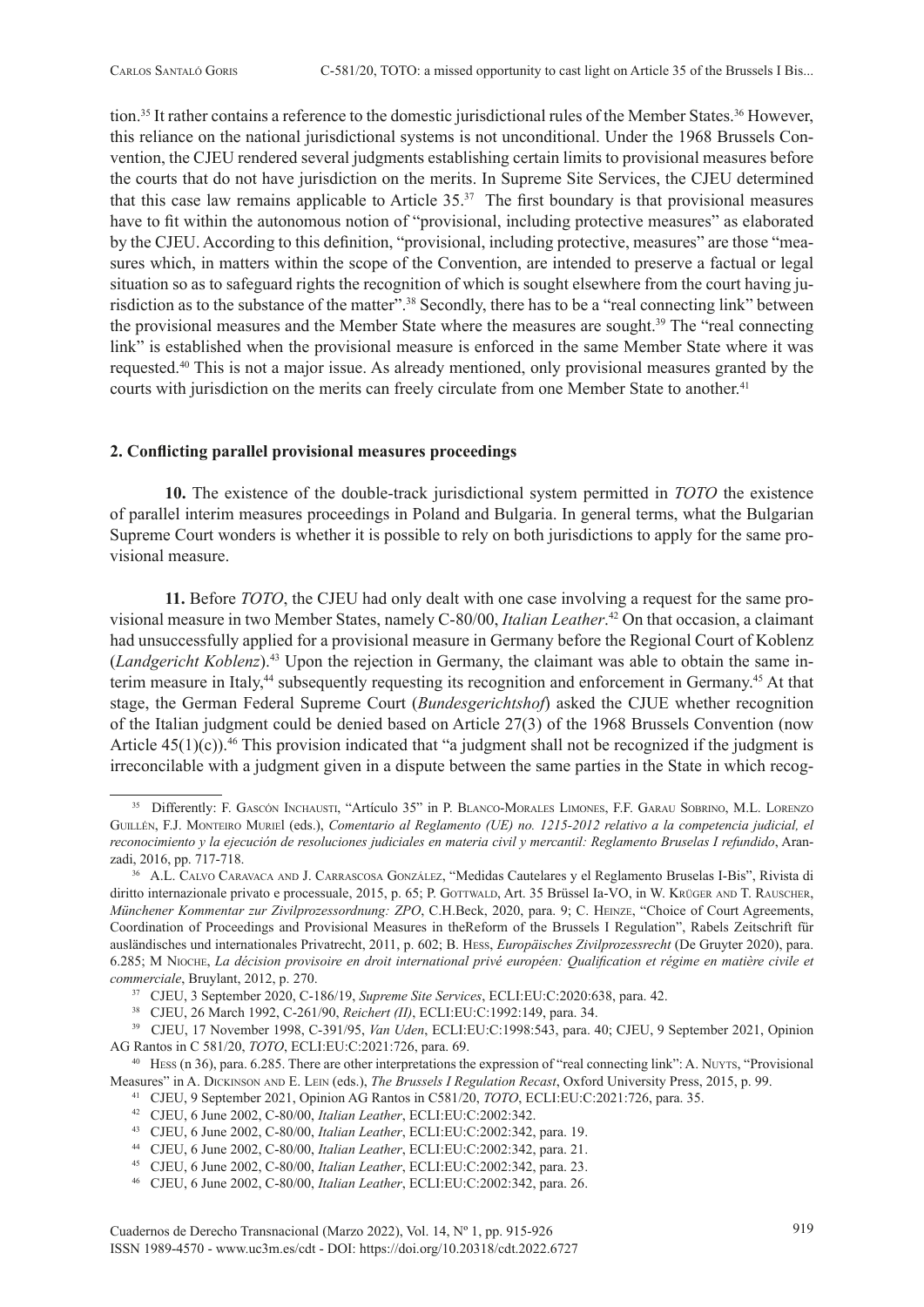nition is sought". The CJEU replied affirmatively, determining that Article 27(3) could also apply in the case of two irreconcilable judgments on interim measures.<sup>47</sup> The coordination between the two requests for provisional measures was achieved at the enforcement stage.<sup>48</sup>

**12.** Nevertheless, *Italian Leather*'s solution cannot be transposed into *TOTO*. As AG Rantos remarked, "no measure having effects that are irreconcilable with those of the Polish judgment exists yet in Bulgaria".49 Therefore, Article 45(1)(c) would be of no help. In *TOTO*, the request for a provisional measure in Bulgaria was submitted when the proceedings in Poland had been already initiated. It is not entirely clear whether the Polish proceedings were still pending or there was already a final decision.<sup>50</sup> Each of those scenarios would have different solutions to prevent a secondary proceeding on provisional measures. The CJEU provides a single answer without distinguishing between them.51 Still, I will transpose the CJEU's analysis to both hypotheticals, and, on that basis, explore the available solutions for each of them.

# **A) Still an ongoing proceeding before Polish courts**

# **i) Seeking coordination throughout a choice of court agreement?**

**13.** The contract signed between Italian Undertakings and the Polish General Director for Highways contained a jurisdictional clause in favour of Polish courts.<sup>52</sup> Does this clause mean that Polish courts were also exclusively competent to grant provisional measures? In other words, to which extent does a choice of court agreement prevent claimants from requesting provisional measures via Article 35? If such were the case in *TOTO*, then, according to Article 31(2) of the Brussels I bis Regulation, Bulgarian courts should have declared their lack of jurisdiction, even if they were seised before Polish courts were. The CJEU appears to be inclined to accept the possibility of giving exclusive jurisdiction to the courts of a Member State to grant interim measures.<sup>53</sup> However, the CJEU also indicates that the fact that the courts of a Member State are selected to decide on the merits does not necessarily imply that this court has also exclusive jurisdiction to grant provisional measures.54 It might still be possible to obtain provisional measures through Article 35.55 The availability of Article 35 would depend on the terms in which the jurisdictional clause is drafted.<sup>56</sup> The CJEU left to the referring Bulgarian court the task of examining whether in *TOTO* the jurisdictional clause also encompassed provisional measures.<sup>57</sup>

14. The CJEU's reasoning seems to be guided by the principle of the parties' freedom of choice,<sup>58</sup> giving them the possibility to choose not only the courts that will decide on the merits, but also those that can grant provisional measures. Such approach also aligns with the interpretation that several domestic courts have made of Article 35 in the context of a choice of court agreement.<sup>59</sup>

<sup>47</sup> CJEU, 6 June 2002, C-80/00, *Italian Leather*, ECLI:EU:C:2002:342.para. 52. 48 M. Pertegás Sender and T. Garber, "Article 35" in U. Magnus and P. Mankowski (eds.), *Brussels I bis regulation: Commentary*, Otto Schmidt, 2016, para. 91.<br><sup>49</sup> Opinion AG Rantos in C-581/20, *TOTO*, ECLI:EU:C:2021:726, para. 83.

<sup>50</sup> Opinion AG Rantos in C 581/20, *TOTO*, ECLI:EU:C:2021:726, para. 69.

<sup>51</sup> Conversely, AG Rantos distinguished between them: Opinion AG Rantos in C 581/20, *TOTO*, ECLI:EU:C:2021:726, paras. 76.

<sup>52</sup> CJEU, 6 October 2021, C-581/20, *TOTO*, ECLI:EU:C:2021:808, para. 50.<br>53 CJEU, 6 October 2021, C-581/20, *TOTO*, ECLI:EU:C:2021:808, para. 51.

<sup>&</sup>lt;sup>54</sup> CJEU, 6 October 2021, C-581/20, *TOTO*, ECLI:EU:C:2021:808, para.51.<br><sup>55</sup> CJEU, 6 October 2021, C-581/20, *TOTO*, ECLI:EU:C:2021:808, para. 51.

<sup>&</sup>lt;sup>56</sup> AG Rantos was even more explicit: "which disputes are covered by the choice of forum agreement and which are not is a question of interpretation of the agreement concluded between the parties" (Opinion AG Rantos in C-581/20, *TOTO*, ECLI:EU:C:2021:726, para. 59). 57 CJEU, 6 October 2021, C-581/20, *TOTO*, ECLI:EU:C:2021:808, para. 11.

<sup>58</sup> CJEU, 28 June 2017, C-436/16, *Leventis and Vafias*, ECLI:EU:C:2017:497, para. 33.

<sup>59</sup> France: Cass 1re civ 30 January 2019 – n° 17-28.992; Luxembourg: CA Luxembourg 15 November 2017 – n° 164/17. It is also a widespread interpretation among scholars: M. Brosch and L. M. Kahl, 'Article 25: Jurisdiction agreements' in Marta REQUEJO ISIDRO (ed.), *Brussels I Bis. A Commentary on Regulation (EU) No 1215/2012*, Edward Elgar 2022, para. 25.49; H.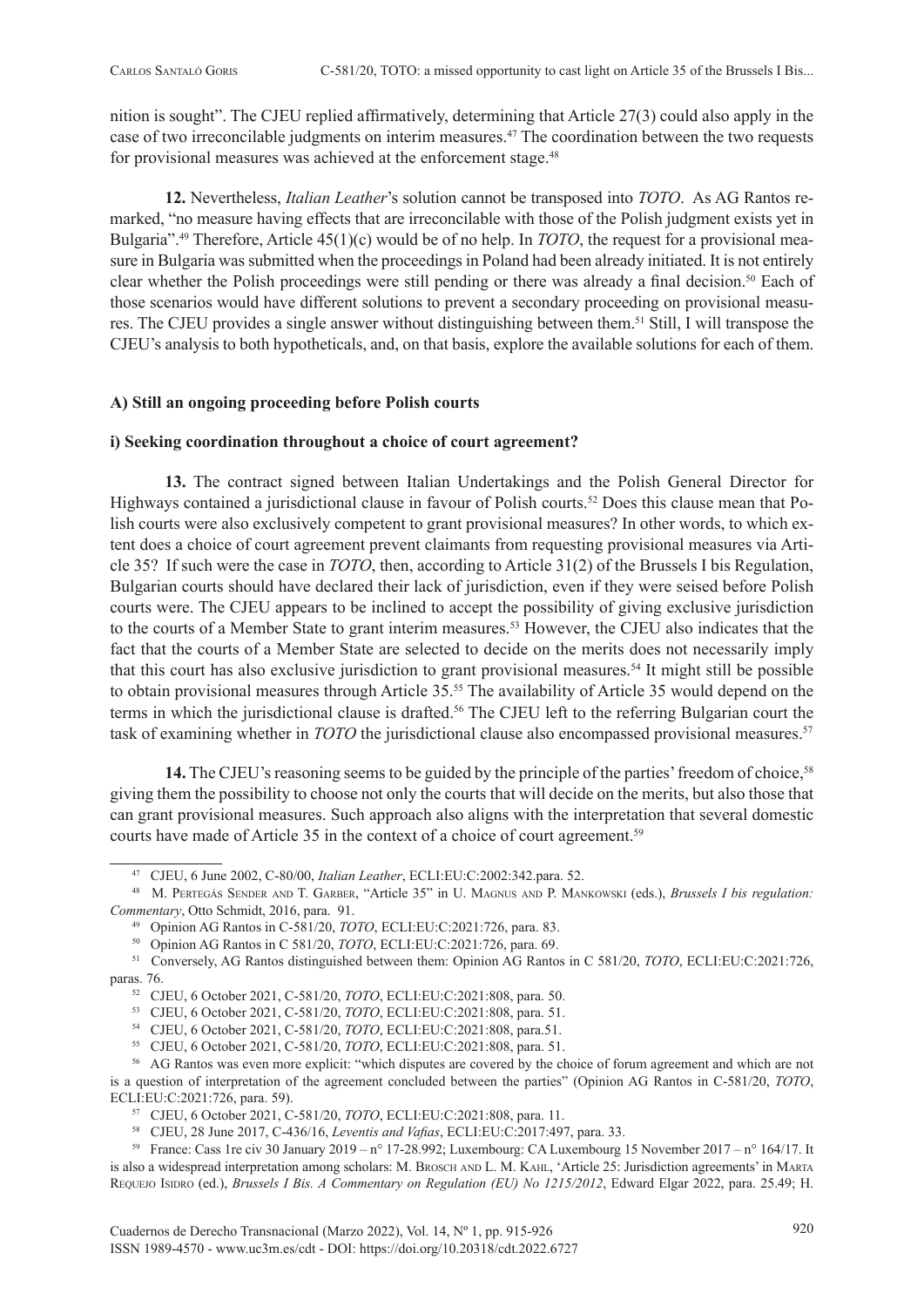#### **II. Lis pendens rule**

**15.** Article 29 establishes the lis pendens regime of the Brussels I bis Regulation. According to this rule, if two proceedings with the same parties, the same subject matter and the same cause of action are pending before the courts of two different Member States,<sup>60</sup> then, the second court seised "shall of its own motion stay its proceedings until such time as the jurisdiction of the court first seised is established".<sup>61</sup> Does the lis pendens rule also apply between two parallel provisional measures proceedings? If the answer were yes, in the case decided in *TOTO*, the Bulgarian court seised with an application for the interim measure would have had to stay the proceedings. However, on the basis of the CJEU's answer to the second question, the lis pendens rule would not be applicable. In this answer, the CJEU gave two reasons to support the possibility of parallel proceedings. The first one is that provisional measures granted by the court with jurisdiction on the merits and provisional measures granted by other courts have different territorial effects.<sup>62</sup> Furthermore, the CJEU added that the Brussels I bis Regulation "does not establish a hierarchy between these jurisdictions".63 Therefore, when one court is seised with a request for provisional measures it does not impede other courts from being seised too.<sup>64</sup>

**16.** Be it as it may, the CJEU's reasoning does not offer a convincing explanation as to why the lis pendens rule does not apply. On the one hand, the territorial limitation for provisional measures granted under Article 35 was introduced only by the Brussels I bis Regulation. There were no different territorial effects between interim measures under the 1968 Brussels Convention and under Brussels I Regulation.65 Under the old Brussels regime, all provisional measures could be recognized and enforced in other Member States, even those granted by courts with no jurisdiction on the merits. Does this mean that the lis pendens rule would have applied under those instruments? On the other hand, the argument based on the lack of hierarchy between the jurisdictions is not convincing either. It is based on a very literal interpretation of the text of Article 35. Indeed, this provision does not say that once the court with jurisdiction as to the substance of the case is seised with an application for provisional measures, no other court could be seised with the same application; nor vice versa. Nonetheless, the lack of a hierarchy between jurisdictions has never been a criteria to determine the applicability of the lis pendens rule. What matters is determining which court is seised first.

**17.** The *periculum in mora* would have offered the CJEU a more persuasive argument. One of the prerequisites to obtain provisional measures is the existence of an urgency or *periculum in mora* that without such measure the outcome of the proceedings could be frustrated.66 Such urgency could be argued to justify a derogative effect on the lis pendens rule, permitting claimants to reach several courts for provisional measures.<sup>67</sup> In this manner, claimants could increase their chances of obtaining the interim protection. In previous judgments, the CJEU affirmed that special jurisdiction constitutes a derogation of the general jurisdictional regime of the Brussels system.68 The CJEU could have also

<sup>65</sup> T. Kruger, "Provisional and Protective Measures" in A. Nuyts and N. Watté (eds.), *International civil litigation in Europe and relations with third States*, Bruylant, 2005, pp. 332-333.

66 Even the CJEU acknowledged that the purpose of having a special jurisdictional rule for provisional measures is "intended to avoid causing loss to the parties as a result of the long delays inherent in any international proceedings" (CJEU, 28 April 2005, C-104/03, *St. Paul Dairy*, ECLI:EU:C:2005:255, para. 12).<br><sup>67</sup> G. WAGNER, "Art. 27 VO 44/2001" in F. STEIN AND M. JONAS (eds.), *Kommentar zur Zivilprozessordnung. Band 10:* 

*Europäisches Zivilprozessrecht*, Mohr Siebeck 2011, margin no. 41.

68 CJEU, 17 November 1998, C-391/95, *Van Uden*, ECLI:EU:C:1998:543, para. 42; CJEU, 28 April 2005, C-104/03, *St. Paul Dairy*, ECLI:EU:C:2005:255, para. 12.

Dörner "Art. 25 EuGVVO" in I. Saenger (ed.), Zivilprozessordnung: ZPO, Nomos 2021, para. 22; U. Magnus ,"Article 25' in U. Magnus and P. Mankowski, *Brussels Ibis Regulation. Commentary*, Ottoschmidt 2017, para. 152; P. Schlosser, "Art. 25 EuGVVO" in B. HESS AND P. SCHLOSSER (eds.), *EU-Zivilprozessrecht*, C.H.Beck. 2015, para. 42.<br><sup>60</sup> CJEU, 14 October 2004, *Mærsk Olie*, ECLI:EU:C:2004:615, para. 34.<br><sup>61</sup> Art. 29(1) Brussels I bis Regulation.<br><sup>62</sup> CJEU, 6

<sup>63</sup> CJEU, 6 October 2021, C-581/20, *TOTO*, ECLI:EU:C:2021:808, para. 59.

<sup>64</sup> CJEU, 6 October 2021, C-581/20, *TOTO*, ECLI:EU:C:2021:808, para. 59.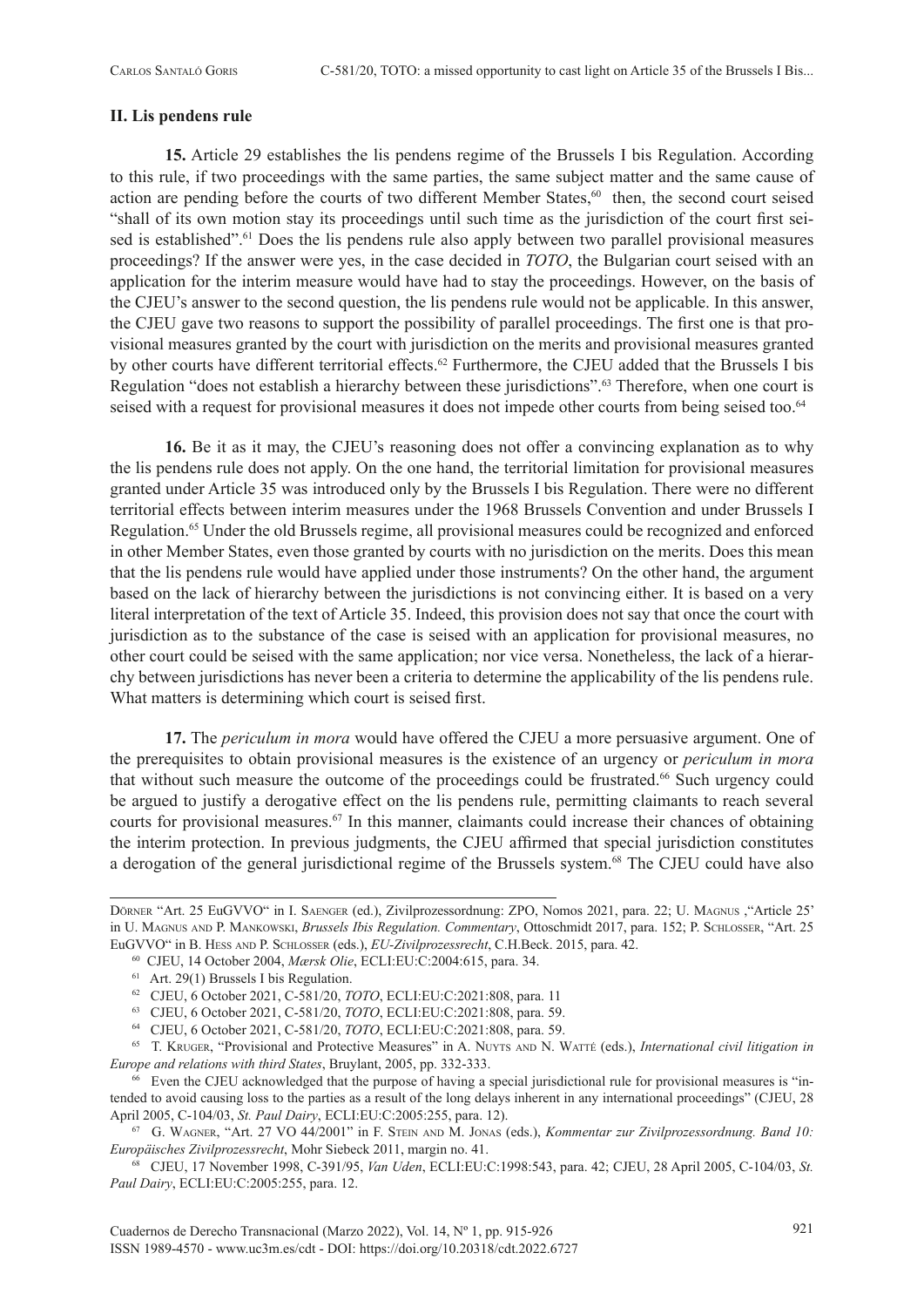argued that such derogation encompasses the lis pendens rule. A simpler solution coherent with what the CJEU had already stated.

18. Conversely, AG Rantos defended the applicability of the lis pendens rule.<sup>69</sup> In his view, in *TOTO* "it is confirmed that the Polish court was seised of the proceedings first and that the threefold identity of subject matter, parties and cause of action exists, the Bulgarian court will have to decline jurisdiction in accordance with Article 29(1) of Regulation No  $1215/2012$ ".<sup>70</sup>

**19.** AG Rantos offers, if not a better, at least a more logical line of reasoning. In his analysis, he appears to trace symmetry between Article 45(1)(c) and Article 29.71 In *Italian Leather*, the CJEU found that the ground can also apply to judgments containing provisional measures.72 Article 29 also aims to avoid clashes between two irreconcilable judgments, though at an earlier stage than Article 45.73 AG Rantos' solution would extend *Italian Leather*'s solution to the lis pendens rule. All the more, the solution proposed by AG Rantos also fits well with the interpretation that the CJEU has made of the lis pendens rule of the Brussels system. The CJEU has constructed an autonomous notion of the lis pendens rule in a broad sense.74 It follows a functional approach, focusing on preventing irreconcilable judgments resulting from separate proceedings.<sup>75</sup> Therefore, putting provisional measure proceedings under the umbrella of Article 29 does not seem unreasonable.<sup>76</sup>

# **B) A Polish final decision**

**20.** What would it happen if, by the time the Bulgarian court was seised, there was already a Polish final and unappealable decision on the request for the provisional measure? Would the Bulgarian court have to terminate the proceedings when it got to know about the Polish final decision? Not for the CJEU. Claimants could still ask Bulgarian courts for interim protection under Article 35. The reasons would be the same as those mentioned for the non-application of the lis pendens rule.<sup>77</sup> Conversely, for AG Rantos "if it is confirmed that the interim decision is final in Poland, it will also be able to take effect in Bulgaria and preclude (as long as the factual circumstances are the same) the adoption of another measure having the same subject matter, parties and cause of action".<sup>78</sup> Under the Brussels I bis Regulation the recognition of judgments is automatic.79 Nevertheless, this does not mean that when the Bulgarian court knows about the Polish final decision, it would have to terminate the proceedings. The formalities required by Article 37 would have to be satisfied.<sup>80</sup> This means that the Bulgarian court would have to be provided "an authenticated copy of the judgment and the certificate referred to in Article 53".<sup>81</sup>

- 77 See, para. 16.<br><sup>78</sup> Opinion AG Rantos in C 581/20, TOTO, ECLI:EU:C:2021:726, para. 79.<br><sup>79</sup> Art. 36(1) Brussels I bis Regulation.
- 
- <sup>80</sup> Opinion AG Rantos in C 581/20, TOTO, ECLI:EU:C:2021:726, para. 81.

<sup>69</sup> Before the judgment in *TOTO* was rendered, some scholars considered that the lis pendens rule could be applicable to provisional measure proceedings:

<sup>&</sup>lt;sup>70</sup> Opinion AG Rantos in C 581/20, *TOTO*, ECLI:EU:C:2021:726, para. 69.<br><sup>71</sup> Opinion AG Rantos in C 581/20, *TOTO*, ECLI:EU:C:2021:726, paras. 77-87.

<sup>&</sup>lt;sup>72</sup> See, para. 11.<br><sup>73</sup> S. Franco, "Article 45" in in U. Magnus and P. Mankowski (eds.), *Brussels I bis regulation: Commentary*, Otto Schmidt, 2016, para. 61.<br><sup>74</sup> CJEU, 22 October 2015, C-523/14, Aannemingsbedrijf Aertssen, ECLI:EU:C:2015:722, para. 39.<br><sup>75</sup> F. GASCÓN AND G. SCHUMANN, "Lis Pendens and Res Judicata under the ELI/UNIDROIT Model European Rules of C

cedure", available at: [https://eprints.ucm.es/id/eprint/68210/1/Fernando%20Gasc%C3%B3n.%20Guillermo%20Schumann.%20](https://eprints.ucm.es/id/eprint/68210/1/Fernando%20Gasc%C3%B3n.%20Guillermo%20Schumann.%20The%20rules%20on%20lis%20pendens%20and%20on%20res%20judicata%20in%20the%20ERCP_E-prints%20UCM..pdf) [The%20rules%20on%20lis%20pendens%20and%20on%20res%20judicata%20in%20the%20ERCP\\_E-prints%20UCM..pdf](https://eprints.ucm.es/id/eprint/68210/1/Fernando%20Gasc%C3%B3n.%20Guillermo%20Schumann.%20The%20rules%20on%20lis%20pendens%20and%20on%20res%20judicata%20in%20the%20ERCP_E-prints%20UCM..pdf) (accessed on 15 November 2021), p. 5.

<sup>&</sup>lt;sup>76</sup> This approach is shared by several scholars: F. EICHEL, "Art. 29 Brüssel Ia-VO" in V. VORWERK AND C. WOLF (eds.), *BeckOK ZPO*, C.H. Beck, 2021, para. 68; P. GOTTWALD, "Art. 29 Brüssel Ia-VO" in W. KRUGER AND T. RAUSCHER, Münchener *Kommentar zur ZPO 5. Auflage* C.H. Beck, 2016, para. 16; T. Hartley, "Jurisdiction in conflict of laws - disclosure, third-party debt and freezing orders", Law Quarterly Review, 2010, p. 213.

<sup>81</sup> Opinion AG Rantos in C 581/20, TOTO, ECLI:EU:C:2021:726, para. 81.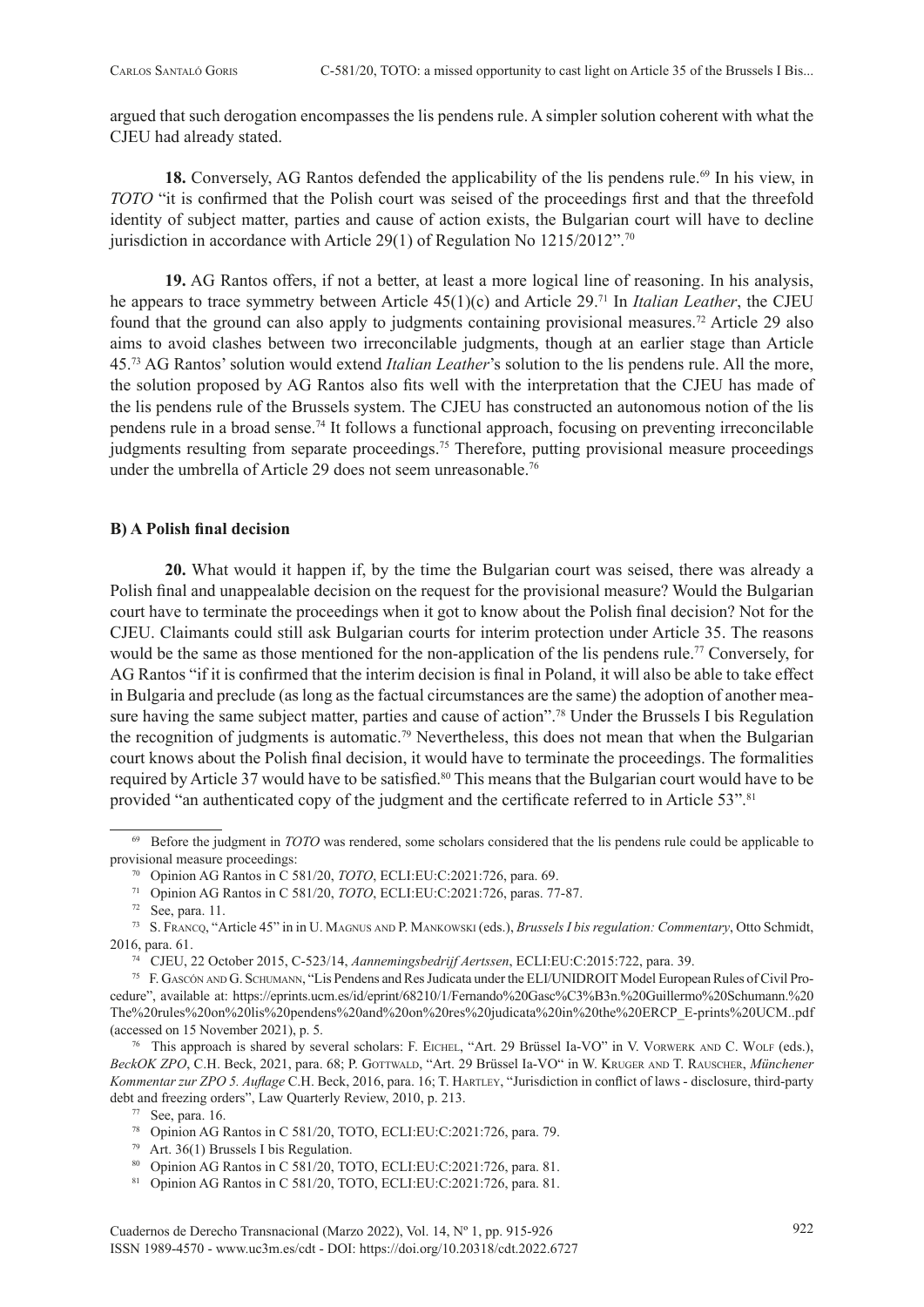#### **3. A need to reform the Brussels I bis Regulation?**

**21.** Had the CJEU followed the solution proposed by AG Rantos, then a more coordinated jurisdictional regime for provisional measures would have emerged out of *TOTO*. However, this solution would still leave a problem unsolved, namely the risk of an over-security of the same debt via similar provisional measures granted in different Member States. In this regard, creditors would still be able to apply, under Article 35, for the provisional attachment of the debtors' assets in all Member States where the debtor has those assets. Since every application would refer to different assets, there would not be an identity between the parallel proceedings and the lis pendens rule would not apply.82 If all the proceedings are conducted *inaudita altera parte*, the debtor would not be able to argue the existence of a risk of over-security. And, if the provisional measures are finally granted, the total value of the attached assets could even bypass the amount of the claim, leaving debtors in a difficult situation.<sup>83</sup>

**22.** *TOTO*'s value lies more in the preliminary reference that brought the case to the CJEU than on the CJEU's answer. The question posed by the Bulgarian court reveals the need to improve the coordination of the jurisdictional regime for provisional measures in the Brussels I bis Regulation.<sup>84</sup> The question arises as to which mechanism could bring such improvement.

**23.** The European legislator could reconsider the solution of the Commission Proposal on the Brussels I bis Regulation. Its Article 31 established a "communication channel" between the court seised on the merits and other courts seised for provisional measures. More precisely, the court seised for provisional measures was compelled to request information from the court seised on the merits about "all relevant circumstances of the case, such as the urgency of the measure sought or any refusal of a similar measure by the court seised as to the substance". This mechanism would not have prevented the existence of parallel proceedings on provisional measures.<sup>85</sup> Nonetheless, courts would have been better informed to decide whether or not grant to grant a provisional measure. For instance, if a court knows that the claimant has already obtained an interim measure in another Member State, it might consider that there is no need for an additional one because the claim is already secured. The terms in which Article 31 was drafted were rather vague without specifying more technical aspects, such as how the communication between courts would operate.<sup>86</sup> Eventually, the European legislator decided to remove it from the final text of the Brussels I bis Regulation. <sup>87</sup>

**24.** An alternative to the Commission's solution would be the one of Heidelberg Report, which suggested that the court with jurisdiction on the merits should have the power "to discharge, to modify or to adapt to its own legal system any provisional measure granted by a court of another Member State".<sup>88</sup>

<sup>82</sup> F. Gascón Inchausti, *Medidas cautelares de proceso civil extranjero: Artículo 24 del Convenio de Bruselas*, Comares, 1998, p. 406.<br><sup>83</sup> NIOCHE (n 36), pp. 291 – 292.<br><sup>84</sup> B. Hess, "Reforming the Brussels Ibis Regulation: Perspectives and Prospects" available in [https://www.mpi.lu/filead](https://www.mpi.lu/fileadmin/user_upload/MPILux_WP_2021_4__Reforming_Brussels_1bis_BH.pdf)-

min/user\_upload/MPILux\_WP\_2021\_4\_Reforming\_Brussels\_1bis\_BH.pdf (accessed on 15 November 2021), p. 13.<br><sup>85</sup> NIOCHE (n 36), p. 299.<br><sup>86</sup> L. SANDRINI, "Coordination of substantive and interim proceedings" in F. PocAR, I. VIA

*Recasting Brussels I: Proceedings of the conference held at the University of Milan on November 25-26,* 2011, CEDAM, 2012, p. 278. The Slovakian delegation remarked on the need to improve the drafting of Article 31 in this regard: Comments from the delegation of Slovakia, 18101/10 JUSTCIV 239 CODEC 1587, 9474/11 ADD 1, p. 6.

 $87$  The German delegation was particularly critical of this provision. It stated that the cooperation mechanism appeared "problematic, and not only in terms of the independence of the courts. It also entails a risk of delaying proceedings, which is inconsistent with the aim of swift provisional legal protection. The new rule also creates uncertainty as to, for example, the language of communication, liability for any costs (e.g. if translations are required) and data protection. Moreover, there seems no need for a rule, as the Court's information requirements can be met by asking the parties, for application of Article 31 necessarily means that the court requested to take provisional measures be apprised of the main proceedings. In that case, it can simply ask the parties for information on the situation regarding the main proceedings" (Comments from the delegation of Germany (18101/10 JUSTCIV 239 CODEC 1587, 9474/11 ADD 7 REV 1, p. 20)).

<sup>88</sup> B. HESS, T. PFEIFFER AND P. SCHLOSSER, *Brussels I-regulation (EC) no 44/2001: the Heidelberg Report on the application*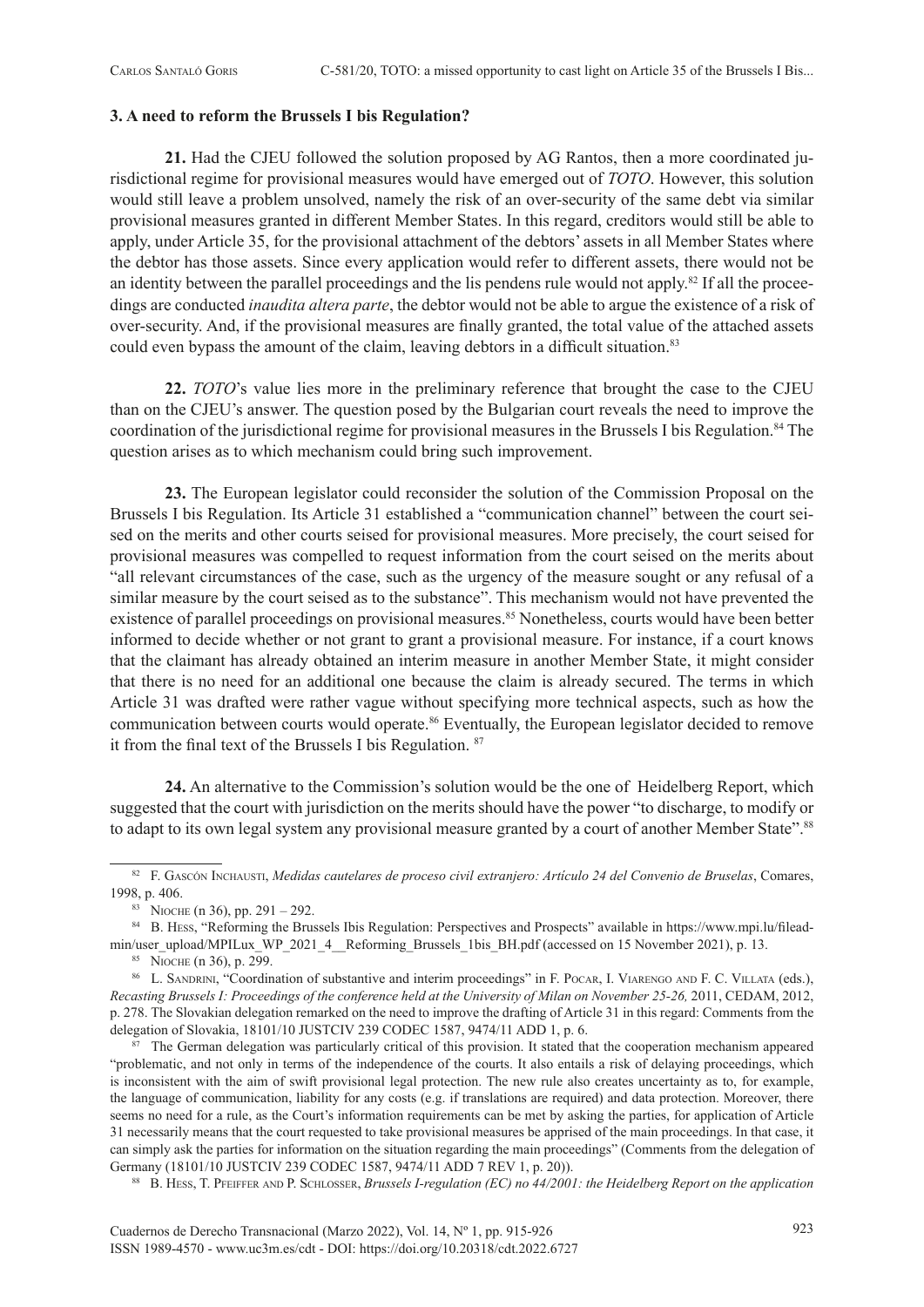This solution would have entailed a sort of centralization of the decision-making power on provisional measures on the court with jurisdiction on the merits. This solution would also be more advantageous for the party against which the provisional measures are sought. The defendant could ask for the any modification of any provisional measure granted in any Member State before the court seised on the merits.

**25.** Finally, it is also worth mentioning the system contained in Regulation No 655/2014, establishing a European Account Preservation Order Regulation.<sup>89</sup> This instrument introduced the first European provisional measure for civil and commercial matters. The measure consists of the attachment of the debtors' bank accounts. The creditor who applies for an EAPO "shall declare whether he has lodged with any other court or authority an application for an equivalent national order against the same debtor and aimed at securing the same claim or has already obtained such an order. He shall also indicate any applications for such an order which have been rejected as inadmissible or unfounded".90 The obligation to inform the court about other provisional measures would lie on the debtor. I find this mechanism to be not the most suitable system for the Brussels I bis Regulation.<sup>91</sup> It would be preferable to settle a cooperation mechanism between courts, as the one in the one of the Heidelberg Report.

**26.** Until the European legislator takes any step in this regard, in cases like *TOTO*, claimants will continue to enjoy the possibility under the Brussels I bis Regulation to seise more than one court with a request for provisional measures.

### **V. European autonomous prerequisites to obtain provisional measures?**

**27.** The last of the referred questions had two sub-questions. The CJEU was asked to determine if the request for provisional measures under Article 35 is subject to European autonomous prerequisites, and whether Bulgarian law prohibiting adopting provisional measures against public entities would collide with such autonomous regime. The CJEU stated that the purpose of the Brussels I bis Regulation "is not to unify the procedural rules of the Member States, but to determine which court has jurisdiction in disputes concerning civil and commercial matters in intra-Community relations and to facilitate the enforcement of judgments".<sup>92</sup> For that reason, the CJEU concluded that the Bulgarian prohibition to grant an interim measure against public authorities was compatible with Article 35.93

**28.** The CJEU's answer does not clarify whether there is an autonomous regime of access to provisional measures under Article 35. Nevertheless, there are other CJEU judgments that suggest so. First, interim measures have to fit into the autonomous concept of "provisional, including protective measures" already referred to.<sup>94</sup> Moreover, if provisional measures consist of an interim payment of a sum of money, the CJEU has determined that claimants would have to provide a guarantee.<sup>95</sup> Some scholars have even argued that access to provisional measures through Article 35 is subject to the existence of

- <sup>91</sup> A different view: PERTEGÁS SENDER AND GARBER (n 48), para. 92.<br><sup>92</sup> CJEU, 6 October 2021, C-581/20, *TOTO*, ECLI:EU:C:2021:808, para. 68.
- 93 CJEU, 6 October 2021, C-581/20, *TOTO*, ECLI:EU:C:2021:808, para. 69.
- 94 CJEU, 26 March 1992, C-261/90, *Reichert (II)*, ECLI:EU:C:1992:149, para. 34.

*of regulation Brussels I in 25 member states (Study JLS/C4/2005/03)*, C.H. Beck, 2008, para. 914. Originally, the Commission had also embraced this solution: Green Paper on the review of Council Regulation (EC) no 44/2001 on jurisdiction and the recognition and enforcement of judgments in civil and commercial matters, COM/2009/0175 final, p. 8.

<sup>&</sup>lt;sup>89</sup> Regulation (EU) No 655/2014 of the European Parliament and of the Council of 15 May 2014 establishing a European Account Preservation Order procedure to facilitate cross-border debt recovery in civil and commercial matters, OJ L 189, 27.6.2014, p. 59–92 ("EAPO Regulation").<br><sup>90</sup> Art. 16(2) EAPO Regulation. This system is similar to the one of the ILA Principles on Provisional and Protective Mea-

sures: F. K. Juenger, "The ILA Principles on Provisional and Protective Measures", The American Journal of Comparative Law, 1997, p. 943.

<sup>95</sup> CJEU, 17 November 1998, C-391/95, *Van Uden*, ECLI:EU:C:1998:543, para. 47; CJEU, 27 April 1999, C-99/96, *Mietz*, ECLI:EU:C:1999:202, para. 42.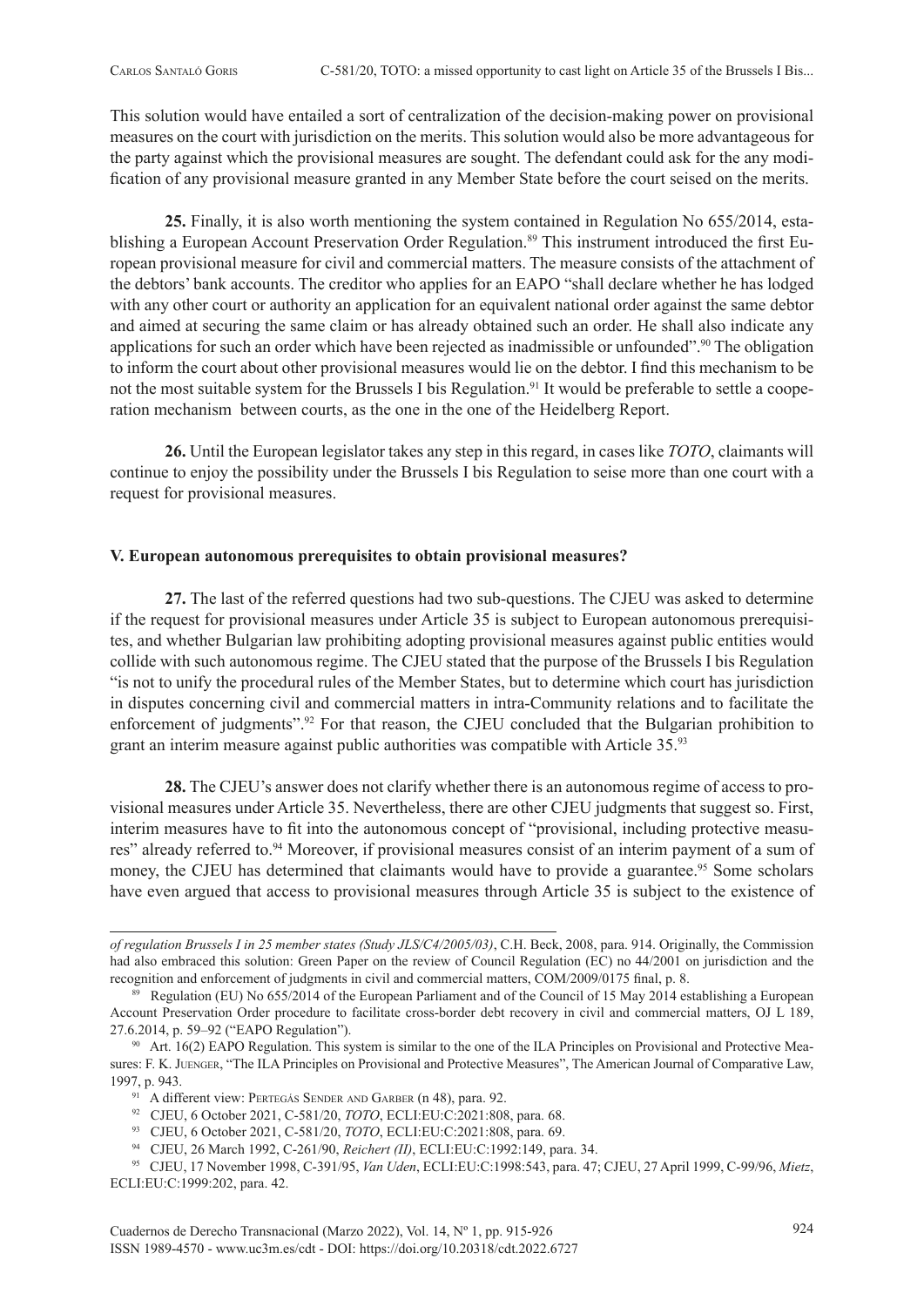an autonomous prerequisite of urgency.96 Even if Article 35 does not contain an explicit reference to the urgency;97 they argue that the *periculum in mora* can be found implicitly in the autonomous definition of provisional measures elaborated by the CJEU.<sup>98</sup> Nevertheless, the CJEU has not confirmed this yet.<sup>99</sup> In any case, this European autonomous set of prerequisites do not replace the domestic prerequisites to obtain provisional measures. They are just complementary to the domestic ones.100

**29.** On a second point, even if the Brussels I bis Regulation does not seek the unification of the domestic civil procedural systems, this does not mean that the domestic prerequisites to access provisional measures are insulated from any interference from the regulation. The application of the Brussels I bis Regulation within the domestic civil procedural system is subject, among others, to the principle of effectiveness.101 According to this principle, national rules and procedures must not make the exercise of rights acknowledged by EU law "practically impossible";102 or "excessively difficult".103 In the context of Article 35, if a domestic prerequisite hinders access to this jurisdiction to obtain provisional measures, such prerequisite would have to be put aside. Perhaps Bulgarian law that prohibits the rendering of provisional measures against public entities does not collide with the principle of effectiveness. Notwithstanding, it would have been helpful if the CJEU had elaborated more on its answer, at least with a reference to the principle of effectiveness.104

**30.** In this regard, the CJEU could have taken a similar approach to the one in *Capelloni*105 In this case the CJEU was asked whether some Italian domestic laws to obtain protective measures were compatible with Article 39 of the 1968 Brussels Convention (now Article 40 of the Brussels I bis Re-

<sup>97</sup> Conversely, in the equivalent provision of the Brussels II bis Regulation there is an explicit reference to the urgency: Art. 20(1) Council Regulation (EC) No 2201/2003 of 27 November 2003 concerning jurisdiction and the recognition and enforcement of judgments in matrimonial matters and the matters of parental responsibility, repealing Regulation (EC) No 1347/2000, OJ L 338, 23.12.2003, p. 1–29. The recast of the Brussels II bis Regulation has kept the reference to urgency: Art. 15(1) Council Regulation (EU) 2019/1111 of 25 June 2019 on jurisdiction, the recognition and enforcement of decisions in matrimonial matters and the matters of parental responsibility, and on international child abduction, ST/8214/2019/INIT, OJ L 178, 2.7.2019, p. 1–115. The CJEU has reiterated in several judgments that urgency is a prerequisites that courts have to examine when claimants apply for an provisional measure under Article 20 of the Brussels II bis Regulation: CJEU, 15 July 2010, C-256/09, *Purrucker (II)*, EU:C:2010:437, para. 77; CJEU, 23 December 2009, C-403/09 PPU, *Detiček*, ECLI:EU:C:2009:810, paras. 41-43; CJEU, 2 April 2009, C-523/07, *Korkein hallinto-oikeus* ECLI:EU:C:2009:225, para. 47 - 48; CJEU, 19 September 2018, Joined Cases C-325/18 PPU and C-375/18 PPU, *Hampshire County Council*, ECLI:EU:C:2018:739, para. 85.

<sup>98</sup> See, para. 9.<br><sup>99</sup> In one occasion, the Dutch Supreme Court (*Hoge Rad*) asked the CJEU whether urgency was an autonomous prerequisite. Before the CJEU had the opportunity to address this question, the preliminary reference was withdrawn: CJEU, C-99/95, *Saueressig*, ECLI:EU:C:1996:167.

<sup>100</sup> In the decision rendered, this court examined first the prerequisites under the Spanish civil procedural system, and then, the autonomous prerequisites: Auto AP Cadiz (Seccion 7a) núm. 234/2002 de 22 de mayo JUR/2002/223002.

- 
- 
- 

<sup>101</sup> CJEU, 4 October 2018, C-379/17, Al Bosco, ECLI:EU:C:2018:806, para. 17.<br><sup>102</sup> CJEU, 16 December 1976, C-33/76, Rewe, ECLI:EU:C:1976:188, para. 5.<br><sup>103</sup> CJEU, 9 November 1983, C-199/82, *San Giorgio*, ECLI:EU:C:1983:3 tially and/or allegedly enjoying some form of immunity) in the case TOTO, C-581/20", available at: [https://conflictoflaws.](https://conflictoflaws.net/2021/cjeu-on-provisional-protective-measures-requested-against-a-public-authority-potentially-and-or-allegedly-enjoying-some-form-of-immunity-in-the-case-toto-c-581-20/) [net/2021/cjeu-on-provisional-protective-measures-requested-against-a-public-authority-potentially-and-or-allegedly-enjoy](https://conflictoflaws.net/2021/cjeu-on-provisional-protective-measures-requested-against-a-public-authority-potentially-and-or-allegedly-enjoying-some-form-of-immunity-in-the-case-toto-c-581-20/)[ing-some-form-of-immunity-in-the-case-toto-c-581-20/](https://conflictoflaws.net/2021/cjeu-on-provisional-protective-measures-requested-against-a-public-authority-potentially-and-or-allegedly-enjoying-some-form-of-immunity-in-the-case-toto-c-581-20/) (accessed on 15 November 2021).

105 CJEU, 3 October 1985, C-119/84, *Capelloni*, ECLI:EU:C:1985:388, para. 21.

<sup>96</sup> J. F.van Drooghenbroeck, "Les contours de l'article 24 de la Convention de Bruxelles. Éléments de réflexion (1)" in R. Fentiman, A. Nuyts, H. Tagaras, and N. Watté (eds.), *L'espace judiciaire européen en matières civile et commerciale*, Bruylant 1999, p. 262; F. Garcimartín Alférez, "El régimen de las medidas cautelares en el comercio internacional", McGraw-Hill 1996, pp. 106-107; Gascón Inchausti (n 35), p. 704; M. E. Ancel and H. Gaudemet-Tallon, *Compétence et exécution des jugements en Europe. Règlements 44/2001 et 1215/2012 Conventions de Bruxelles (1968) et de Lugano (1988 et 2007)*, L.G.D.J 2018, para. 335; PERTEGÁS SENDER AND GARBER (n 48), paras. 55-56; I. PRETELLI, "Provisional and Protective Measures in the European Civil Procedure of the Brussels I System" in V. Lazić and S. Stuij (eds.), *Brussels Ibis regulation: Changes and challenges of the renewed procedural scheme*, T.M.C. Asser Press 2017, 105; D. Tsikrikas, "European Dimension of Provisional Measures" Revue Hellenique de Droit International, 2008, pp. 704-705. Differently: T. Kruger, "Provisional and Protective Measures" in A. Nuyts AND N. WATTÉ (eds.), *International civil litigation in Europe and relations with third States*, Bruylant 2005, p. 328.